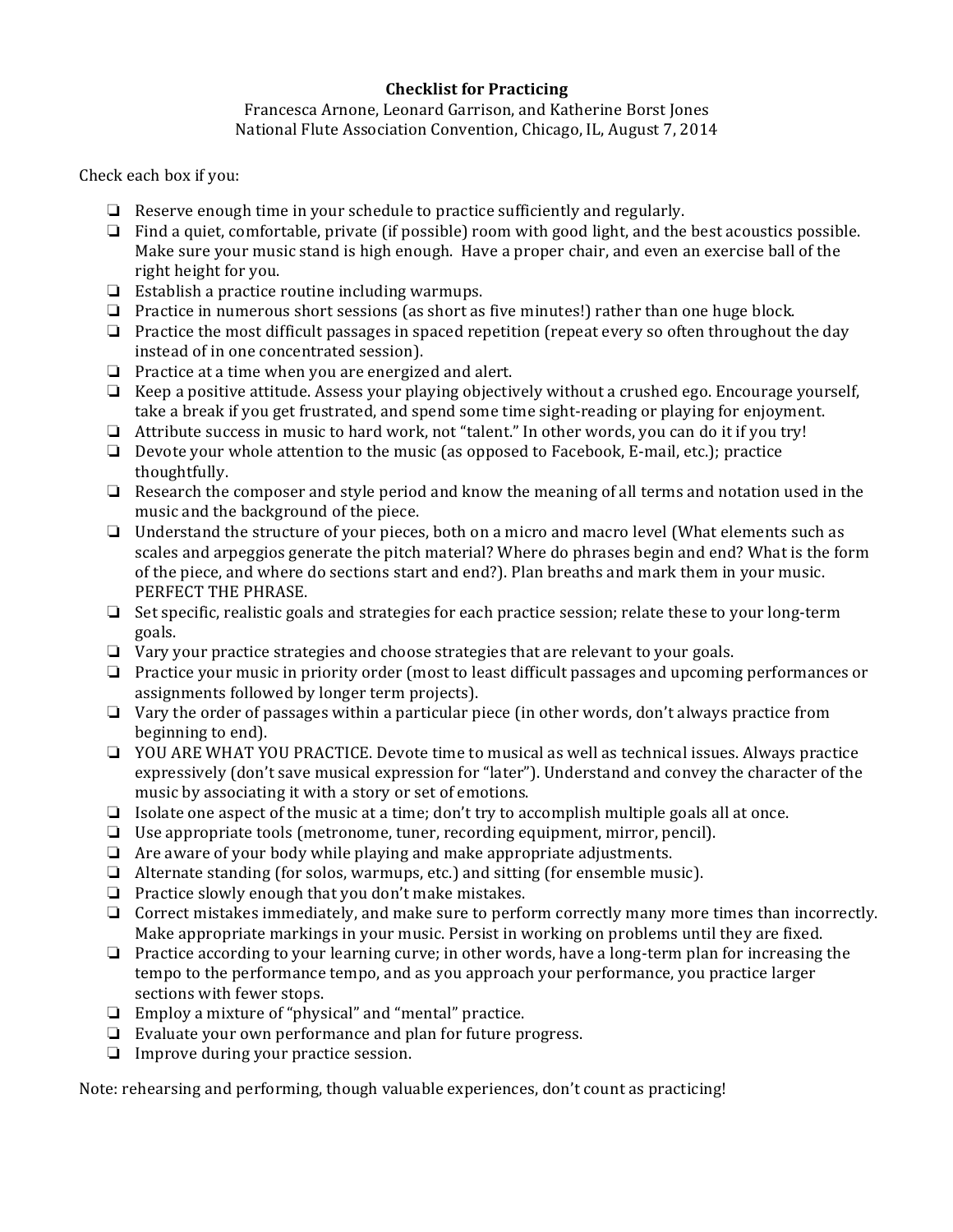## **A Few Thoughts on Practicing**

Francesca Arnone, Baylor University National Flute Association  $42<sup>nd</sup>$  Annual Convention – Chicago, IL August 7, 2014

### General Advice and Goals:

- Sharpen your powers of observation; seek ways to develop your critical listening
- Secure a "practice buddy" to help develop "active ears"
- Be fully engaged in all practicing activities while releasing tension in the body
- Develop deeper powers of concentration
- Alternatively, explore selective inattention
- Create a lesson plan for the day/week/month/performance goal, maintaining a balanced "diet" of tone/technique/musical nourishment. Work backwards on a timeline.
- Know your strengths, and know what's working
- Seek inspiration: recordings, videos, books, blogs, your journaling
- Investigate the powers of reflection

## Practicing Techniques:

- Understand the double-edged sword of repetition
- Displace the beat
- Translate to a physical gesture
- Image the isolated trouble spot
- Audiate regularly
- Use technology weekly
- Have a list of "go-to" techniques that help you personally iron things out
- Identify the skeleton/touchstone notes = shape the phrase or gesture, always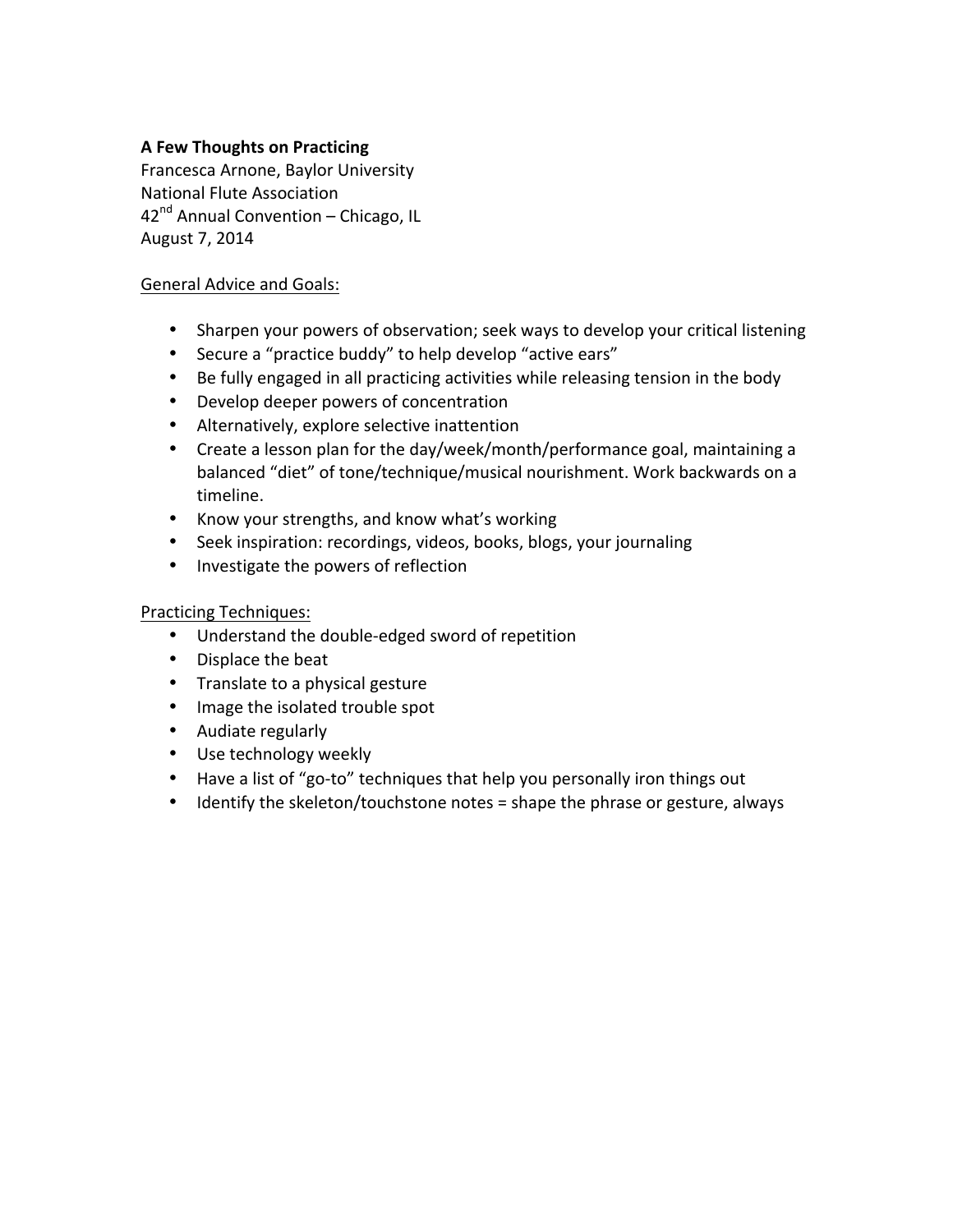

# **PRACTICE Thoughts FOR FLUTISTS**

Katherine Borst Jones

Practice because you want to. Set goals. Find your voice. Float the sound. Keep it spinning. Move the air. Practice what you don't know how to do. Make up your own exercises. Explore. Be a detective. Try new things. Play without music. Practice what you can't do, not what you can do. Make music always.

Find a quiet, comfortable, private (if possible) room with good light, and the best acoustics possible. Provide yourself with a music stand, a chair, a metronome, a tuner, a pencil, a recording device, a dictionary of musical terms and a practice notebook/planner. Make a practice plan.

Warm-up your body with stretching and breathing exercises. Begin playing easily by improvising beautiful notes, or ugly notes, or red sounds, or purple or yellow sounds. Make up tunes. Then practice long tones, intervals, trills, harmonics, whistle tones, scales and technique exercises, etudes, ensemble music, solos and sight-reading. Play by ear tunes you love. Sing and play, try multiphonics, spit tonguing. Sing the music, then play it. Study the full score. Listen to recordings.

Practice for 20-25 minutes, then take a break. Stay in the moment. Be attentive. Observe and notice your body. Practice without tension. Listen carefully. Feel, hear, see, think. Plan for the next session. Come back often. "It is a question of time, patience and intelligent work." Trevor Wye

Use practice techniques , including:

Slowly ("if you never make a mistake, you never make a mistake) Chunking (3 to 7 notes at a time, repeating 3 to 7 times). Backwards, the last two notes, last three, etc. Circles (find the pivot note; do three notes, five etc.) Changing the beat (move the bar line so each note gets to be first. Play the rhythm on one note. Sizzle the rhythms. Change the rhythms. (dotted, triplets etc.) Change the meter. Finger - Play (finger the note, then play it, on the beat, off the beat) Tongue slurred sections, slur tongued sections. Use other articulations. Displace the octave for passages with large intervals. Use the metronome at different speeds. Up two notches, down one, OR Practice a passage slowly, then with every imaginable rhythm. Wait 5-6 hours,(8AM, 2PM, 8PM repeat the process again, sleep. Do this for four days. You will know the passage. (From Crunelle at the Paris Conservatory (Michel Debost's teacher)

Favorite technique books:

Taffanel and Gaubert: 17 Grand Daily Exercises Marcel Moyse: Daily Exercises Trevor Wye: Practice Books Reichert: Opus 5 Seven Daily Studies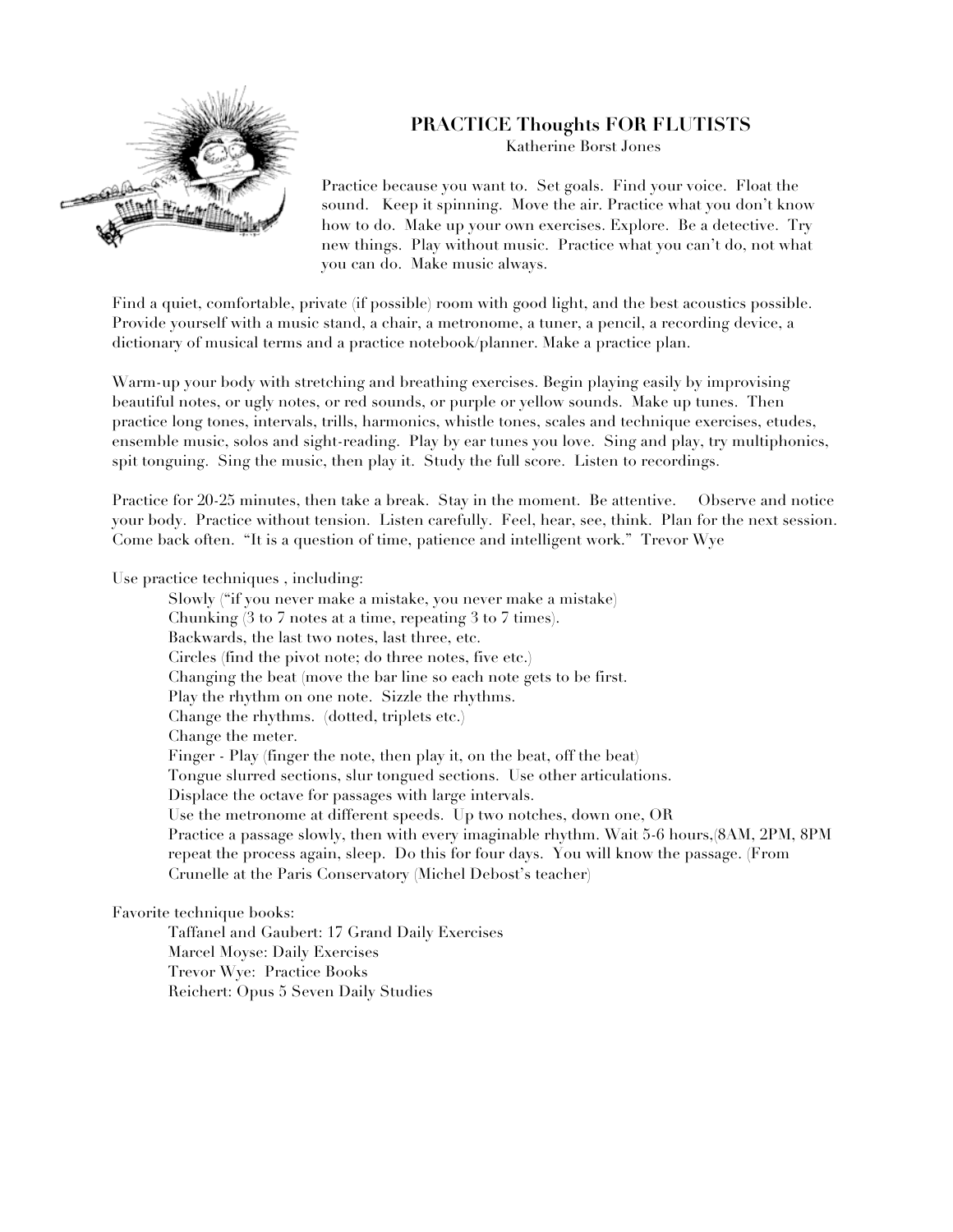

### **WHAT to do with a NEW PIECE**

Consider ALL the markings on the music, the title. composer; key signature, the meter, the dynamics, style and metronome marking. Be a detective. What did the composer mean by that marking?

Who is the composer? From what time period are they? What is the style? Look through the piece and observe the overall form. Note tempo changes and difficult passages. Study the complete score. Play it on the piano. Sing the piece while conducting it.

As a flutist you must consider the natural tendencies of the flute. They are: long notes are louder than short notes; high notes are louder than low notes; and slurred notes are louder than tongued notes. Also pay attention to pitch issues. As we ascend, the pitch goes higher; as we descend the pitch goes lower. The more fingers are down, the lower the pitch; the fewer fingers down, the higher the pitch.

Now, play through it slowly. Find cadence points. Map out phrases and breathing places. Identify high points of phrases as you work to pace the piece as a whole. Work out the most difficult passages using many different practice techniques. Listen to recordings of other pieces by the same composer. Work every day. Once the piece is "under your fingers", perform it. Record it and listen back. Is the performance convincing?

# **PHRASING TIPS:**

"Make me love it, make me hate it, but don't bore me" Sing the line to find its shape.

A motive (a word), a phrase (a sentence); a movement (a chapter), etc.

Look for tension/release. Contrast lyrical with rhythmical.

Follow the energy of the meter and individual rhythms.

Follow the shape of the line; play rainbows.

Find the skeleton of the melodic line, (often one note per measure!)

Vibrate on the most important notes of the phrase, not just on the last note, or longest notes. Lean on the first note of a slurred passage. Appoggiaturas must be slurred to its softer resolution.

A two note slur implies an decrescendo.

Find dissonance. Bring it out.

Move across the bar line, 234**1 (11234, 2345, 3456, 4567, 5678, 6789, 78910)**

Imagination Make up a story or a dance. Compile a list of mood words. Apply one per phrase.

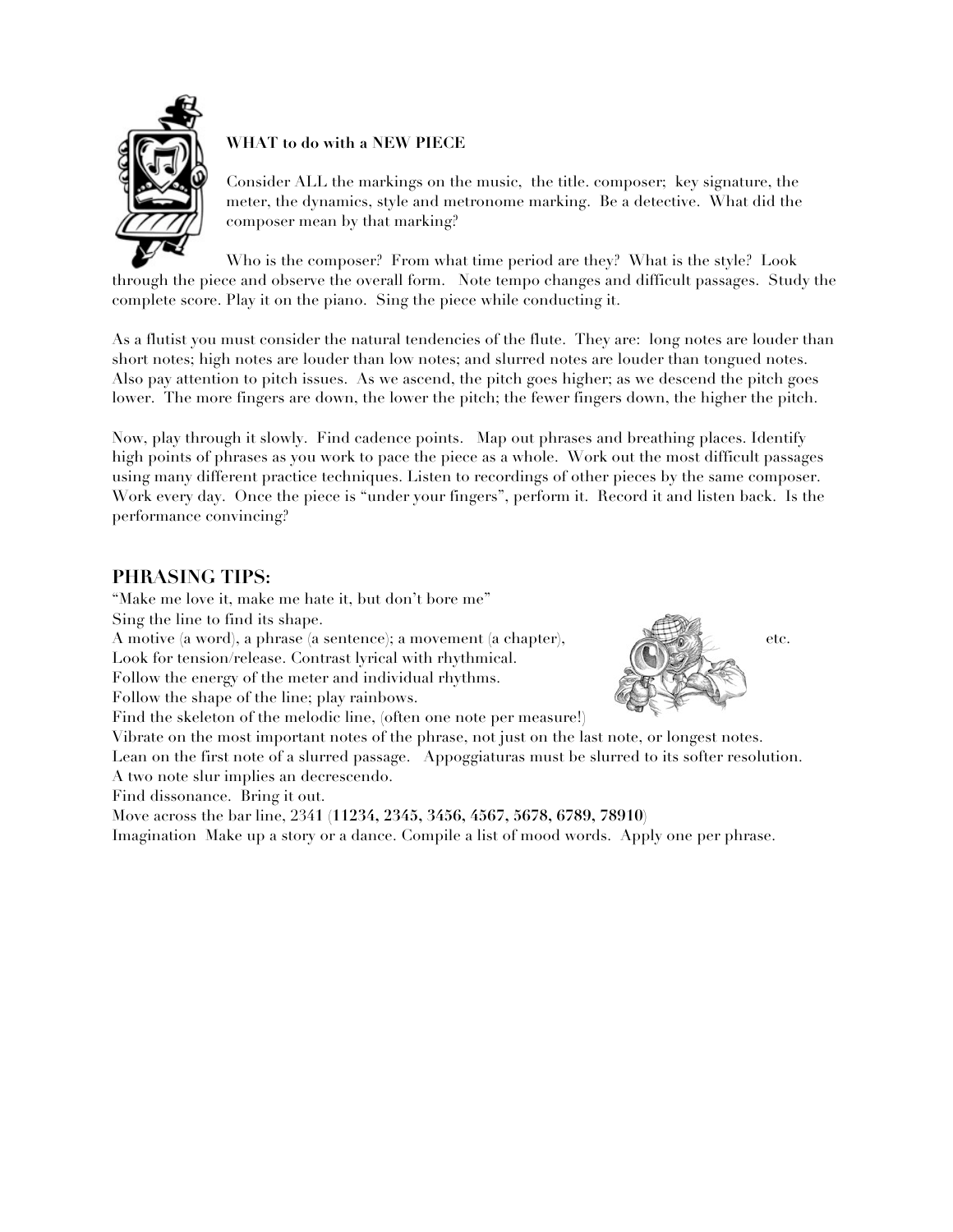# **Innovative Practice Techniques**

Leonard Garrison, The University of Idaho National Flute Association Convention, Chicago, IL, August 7, 2014

- Mental practice first time, than physical practice second.
- Sing or speak then play.
- As many times as you want half tempo, then ONCE full tempo.
- Record yourself playing at full tempo, then listen to playback at half speed.
- Metronome torture: record yourself playing with a metronome at full tempo, then listen to playback at half speed
- Flexible tempo.
- Stop on the note that ails you.
- Stop on successive notes.
- Expand the circle.
- Touch the metal.
- Watch your fingers (compare to guitarists): especially for learning new fingerings.
- Hear your fingers (hold flute up to flute).
- Hands separate.
- Practice 1,2,3,4,5,6 per beat (beginning of Daphnis).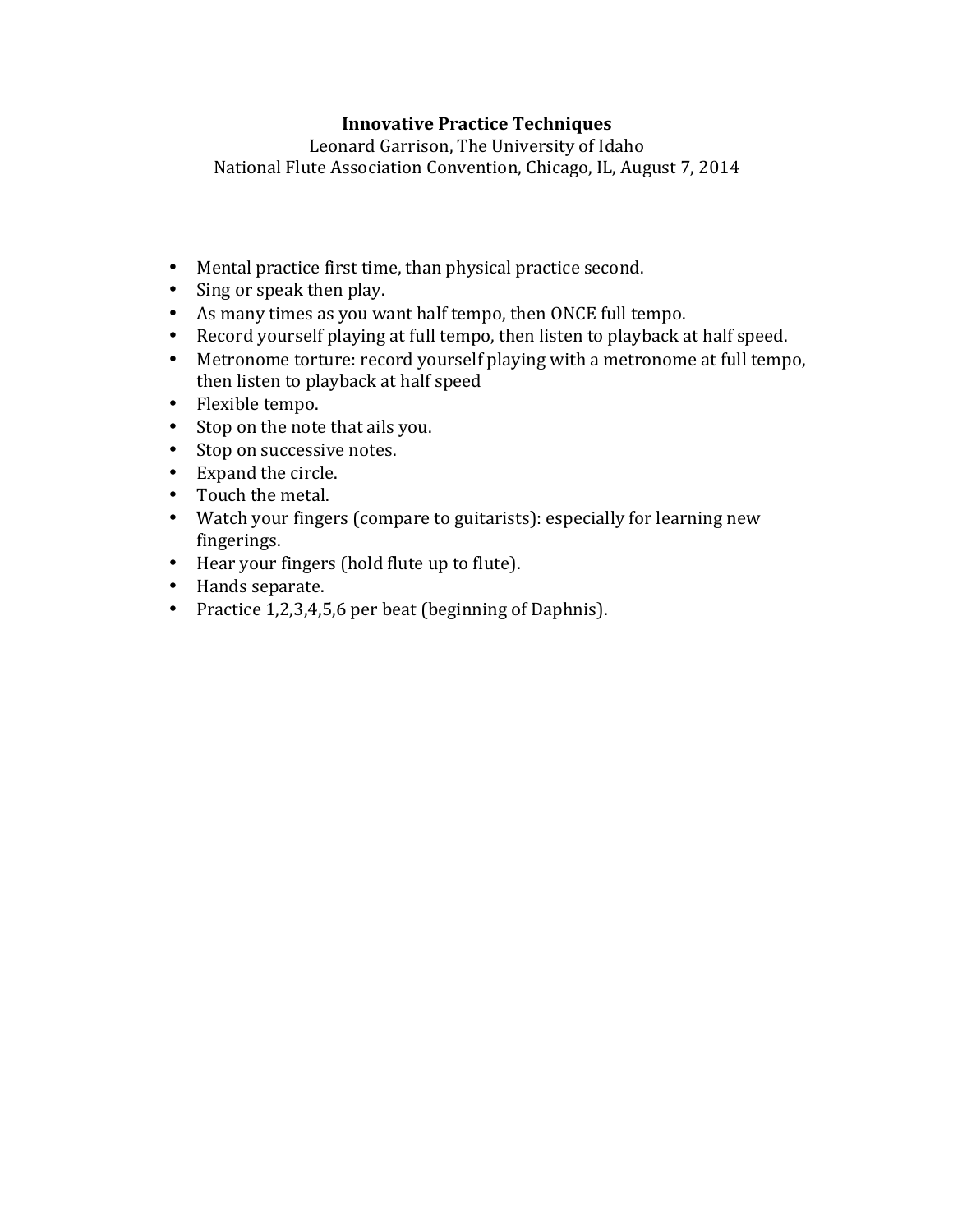#### **The Current State of Practicing – Bibliography** Francesca Arnone, Leonard Garrison, and Katherine Borst Jones National Flute Association Convention, Chicago, IL, August 7, 2014

Alcantara, Pedro de. *Integrated Practice: Coordination, Rhythm & Sound.* New York: Oxford University Press, 2011.

Baron, Samuel. "Practicing as a Way of Life." *Flute Talk* (November 1984): 18-19.

- Barry, Nancy H., and Susan Hallam. "Practice," chapter in *The Science and Psychology of Music* Performance: Creative Strategies for Teaching and Learning, edited by Richard Parncutt and Gary E. McPherson. New York: Oxford University Press, 2002.
- Barry, Nancy H., and Victoria McArthur. "Teaching Practice Strategies in the Music Studio: A Survey of Applied Music Teachers." *Psychology of Music* 22 (1994): 44-55.
- Blaisdell, Frances. "How Do I Get to Carnegie Hall," in *The Flutist's Handbook: A Pedagogy Anthology*. Santa Clarita, CA: The National Flute Association, Inc., 1998: 3-10.
- Bruser, Madeline. *The Art of Practicing: A Guide to Making Music from the Heart.* New York: Bell Tower, 1997.
- Byo, James L. and Jane W. Cassidy. "An Exploratory Study of Time Use in the Practice of Music Majors: Self-Report and Observation Analysis." Update: Applications of Research in Music Education 27/no. 1 (November 2008): 33-40.
- Chaffin, Roger, Gabriella Imreh, Anthony F. Lemieux, and Colleen Chen. "Seeing the Big Picture: Piano Practice as Expert Problem Solving," *Music Perception: An Interdisciplinary Journal* 20, no. 4 (Summer 2003): 465-490.
- Clardy, Mary Karen. *Flute Fundamentals: The Building Blocks of Technique.* Valley Forge, PA: European American Music Corporation, 1993.
- Colvin, Geoff. *Talent Is Overrated: What Really Separates World-Class Performers from Everybody Else.* New York: Portfolio, 2008.
- Coyle, Daniel. *The Talent Code: Greatness Isn't Born. It's Grown. Here's How.* New York: Bantam Dell, 2009.
- Debost, Michel. "Warming Up to Cool Down." *Flute Talk* (July/August 1994): 4.
- Drayton, James. A Theoretical Model for Practicing. DMA dissertation, University of Miami. Ann Arbor: ProQuest/UMI 2013. (Publication No. 3563657.)
- Duke, Robert A., Amy Simmons, and Carla Davis Cash. "It's Not How Much; It's How: Characteristics of Practice Behavior and Retention of Performance Skills." *Journal of Research in Music Education* 56, no. 4 (January 2009): 310-321.

Elson, Margret. *Passionate Practice.* Oakland: Regent Press, 2002.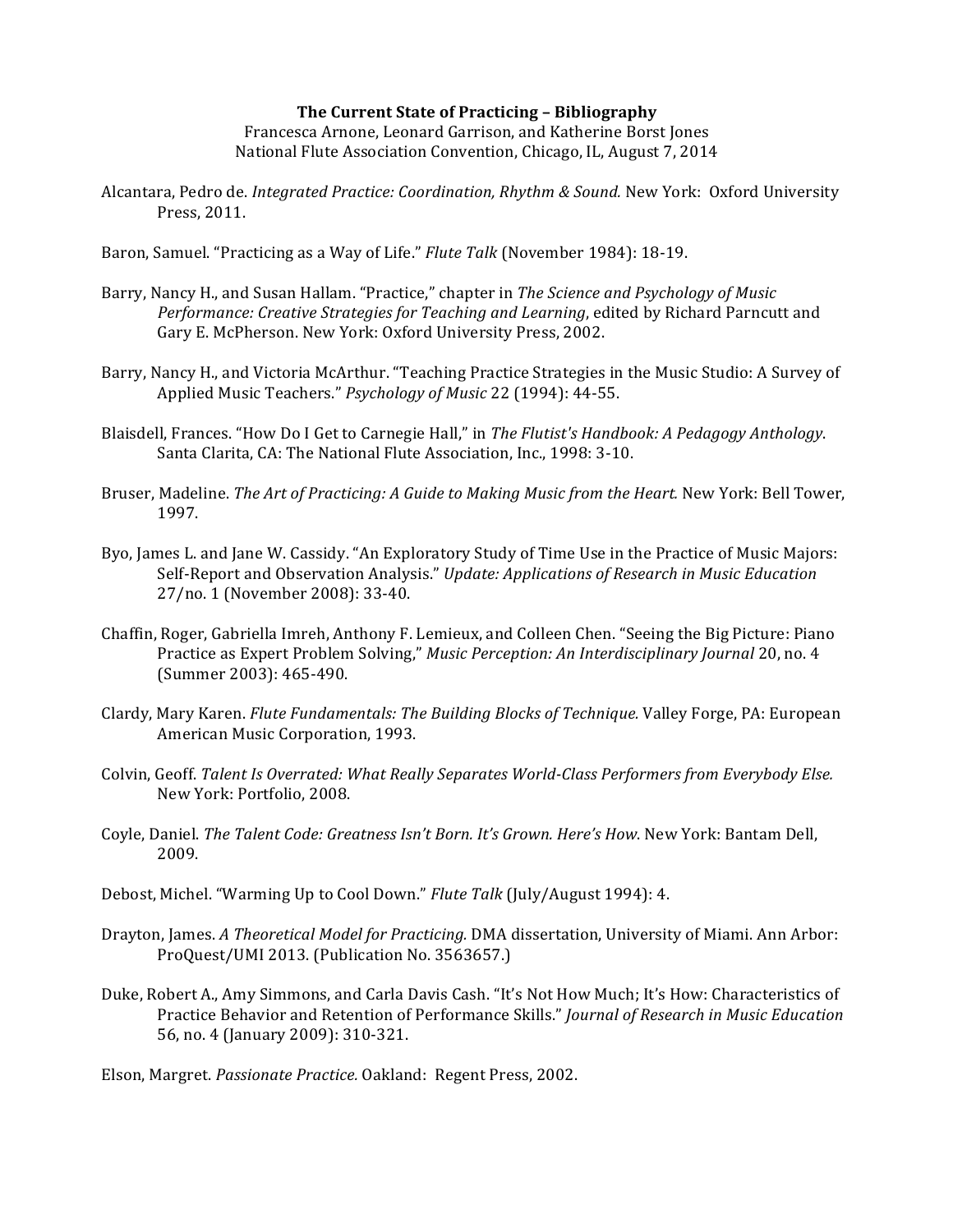Floyd, Angeleita S. "Techniques for Practicing," chapter IX of *The Gilbert Legacy: Methods, Exercises and* Techniques for the Flutist. Cedar Falls, IA: Winzer Press, 1990.

Galway, James. "Thoughts on Playing the Flute." *Flute Talk* (January 1989): 12-16.

- Garrison, Leonard. "Audio Recording as a Teaching Tool in Applied Music." *College Music Symposium: Journal of the College Music Society* 49-50 (2009/2010): 284-286, and *National Association of College Wind and Percussion Instructors Journal* 59, no. 1 (Fall 2010): 18-21.
- Gilbert, Linda M. The Practice Handbook: A Musician's Guide to Positive Results in the Practice Room. Redondo Beach, CA: Damore Publications, 1993.
- Goodman, Marsha. "Rhythmic Distortion." *The Flutist Quarterly* XIV/3 (Summer 1989): 70-73.
- Griffin, Michael. *Learning Strategies for Musical Success.* Adelaide, Australia: CreateSpace, 2013.

Harnum, Jonathan. *The Practice of Practicing*. Branford, CT: Sol Ut Press, 2014.

- Horsey, Simon. *Practice Makes Perfect: The Keys to Success on Any Instrument.* eBook. Simon Horsey, 2011.
- Hutchins, Timothy. "Perspective on Practicing." *Flute Talk* (September 1994): 12-13.
- Johnston, Philip. The Practice Revolution: Getting Great Results from the Six Days Between Music Lessons. Mawson, Australia: PracticeSpot Press, 2007.
- Johnston, Philip. Practiceopedia: The Big Book of Practice Help. Mawson, Australia: PracticeSpot Press, 2009.
- Jones, Katherine Borst, and Christopher Weait. "Positive Preparation for Practice," in *The Flutist's Handbook: A Pedagogy Anthology.* Santa Clarita, CA: The National Flute Association, Inc., 1998: 25-30.
- Jørgensen, Harald. "Strategies for Individual Practice," chapter in *Musical Excellence: Strategies and* Techniques to Enhance Performance, edited by Aaron Willianom. New York: Oxford University Press, 2004.
- Jørgensen, Harald and Susan Hallam. "Practicing," chapter in The Oxford Handbook of Music Psychology, edited by Susan Hallam, Ian Cross, and Michael Thaut. New York: Oxford University Press, 2009.
- Jørgensen, Harald and Andreas C. Lehmann. *Does Practice Make Perfect: Current Theory and Research on Instrumental Music Practice.* Oslo: The Norwegian State Academy of Music, 1997.
- Jourdain, Robert. *Music, The Brain and Ecstasy*. New York: Avon Books/Bard, 1998.
- Kaplan, Burton. *Practicing for Artistic Success: The Musician's Guide to Self-Empowerment.* Perception Development Techniques, 2004.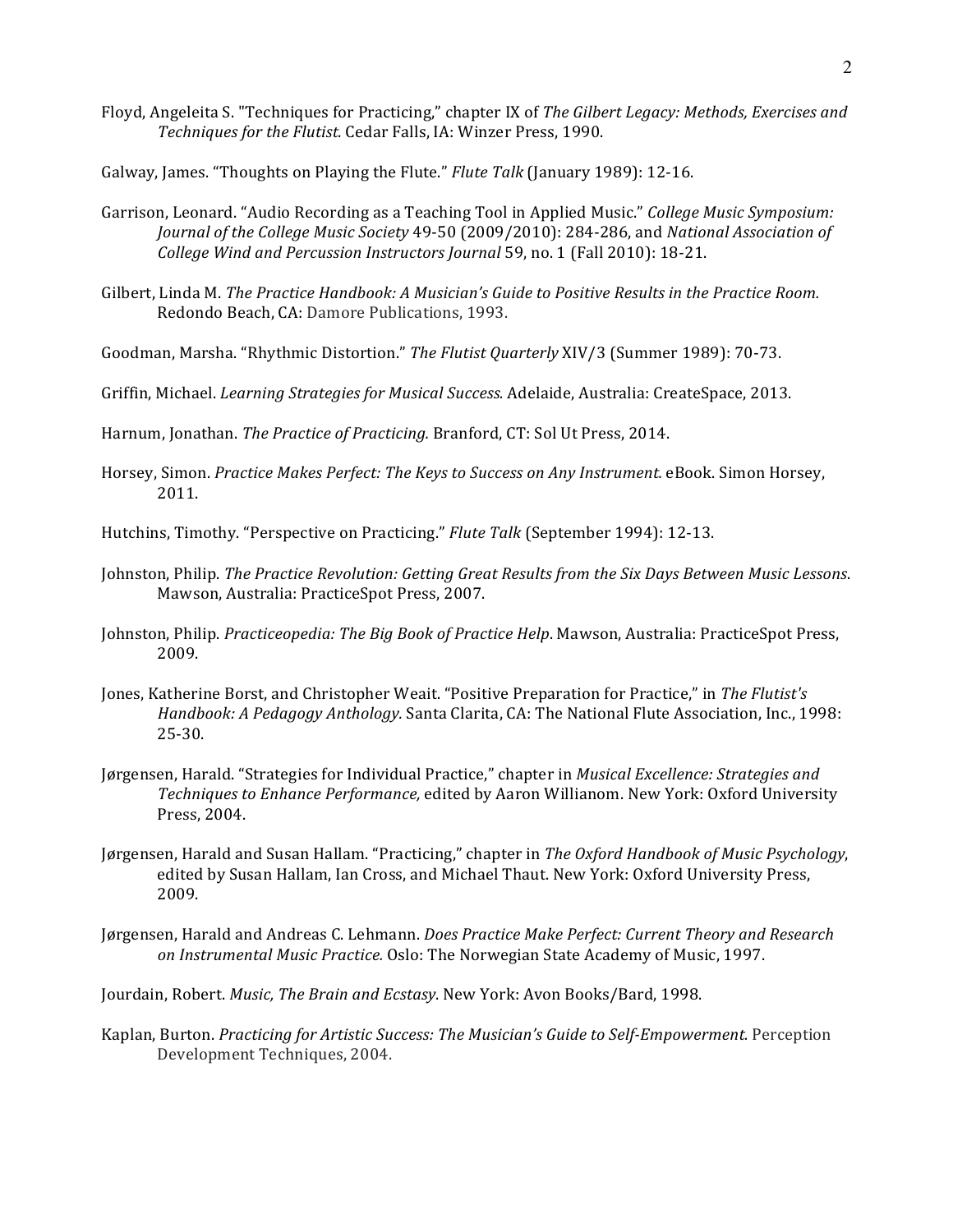- Kelley, Whitney Reagan. "Practice What You Think: Strengthening Musical Learning through Mental Strategies," in *The Flutist's Handbook: A Pedagogy Anthology, Volume 2.* Santa Clarita, CA: The National Flute Association, Inc., 2012: 67-70.
- Kemler, Katherine. "Practicing for Performance." *Selected Flute Masterclasses* (Malibu, CA: Windplayer Publications, 1998): 24-25.
- Khaner, Jeffrey. "How to Practice," in *The Flutist's Handbook: A Pedagogy Anthology*. Santa Clarita, CA: The National Flute Association, Inc., 1998: 31-34.
- Kireilis, Ramon. "The Practice of Practicing." The Instrumentalist (June 1976).
- Klickstein, Gerald. *The Musicians' Way: A Guide to Practice, Performance, and Wellness*. New York: Oxford University Press, 2009.
- Krell, John. *Kincaidiana: A Flute Player's Notebook, 2nd Edition.* Santa Clarita, CA: The National Flute Association, Inc., 1997.
- Kujala, Walfrid. "Shifting the Beat for a Cleaner Technique." *The Instrumentalist* (April 1974).
- Lehmann, Andreas C., John A. Sloboda, and Robert H. Woody. *Psychology for Musicians: Understanding* and *Acquiring the Skills.* New York: Oxford University Press, 2007.
- Lemov, Doug, Erica Woolway, and Katie Yezzi. *Practice Perfect: 42 Rules for Getting Better at Getting Better*. San Francisco: Jossey-Bass, 2012.
- Leon-Guerrero, Amanda. "Self-regulation Strategies Used by Student Musicians During Music Practice." *Music Education Research* 10/no. 1 (March 2008): 91-106.
- Likar, Amy. "The Alexander Technique and Musicianship," *The Flutist's Handbook: A Pedagogy Anthology, Volume 2.* Santa Clarita, CA: The National Flute Association, Inc., 2012: 137-140.
- Mach, Elyse. *Great Pianists Speak for Themselves.* New York: Dodd, Mead, 1980.
- Mack, Gary, and David Casstevens. *Mind Gym: An Athlete's Guide to Inner Excellence*. New York: McGraw-Hill, 2001.
- Miksza, Peter. "Effective Practice: An Investigation of Observed Practice Behaviors, Self-Reported Practice Habits, and the Performance Achievement of High School Wind Players." *Journal of Research in Music Education* 55 (December 2007): 359-375.
- Miksza, Peter. "Relationships Among Achievement Goal Motivation, Impulsivity, and the Music Practice of Collegiate Brass and Woodwind Players," *Psychology of Music* 39/no. 1 (June 2010): 50-67.
- Nyfenger, Thomas. *Music and the Flute*. Published by the author, Guilford, CT, 1986.
- Oare, Steven. "Goals and Self-Assessment in the Middle School Learner: A Study of Music Practice Habits." PhD dissertation, Michigan State University, 2007.
- Pearson, Lea. *Body Mapping for Flutists: What Every Flute Teacher Needs to Know About the Body.* Chicago: GIA Publications, 2006.